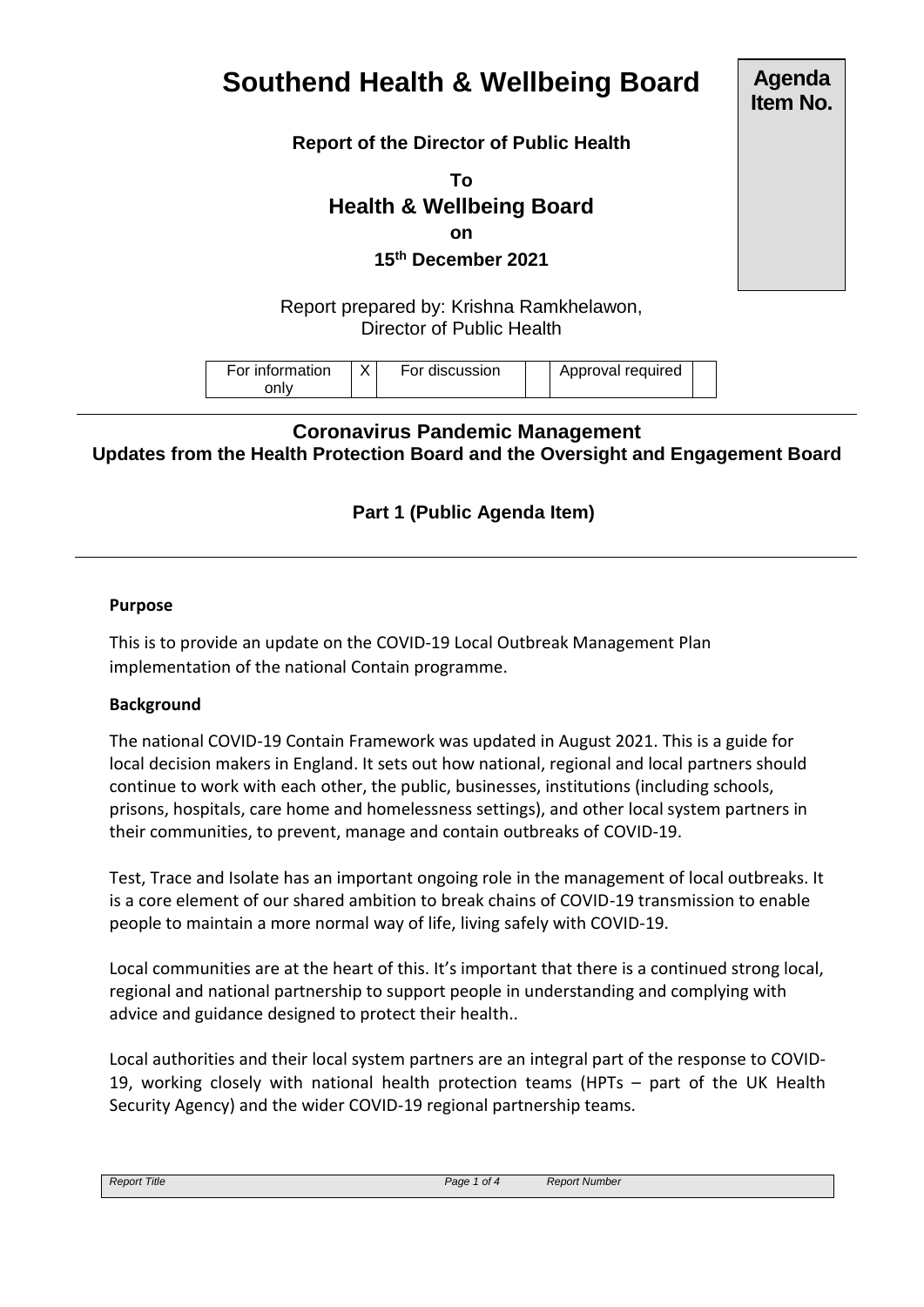As of the  $8<sup>th</sup>$  December 2021, the government has announced the introduction of new measures – referred to as Plan  $B -$  to help curb the spread of the new Omicron variant and deal with the increasing demand on health and care services.

## **Local Outbreak Management Plan (LOMP)**

Local planning and response are enshrined in the Southend LOMP which was published at the end of July 2021 and is currently being updated following two recent local table-top testing exercises and the introduction of new restrictions. Response includes a local containment strategy, the implementation of which is expected to be achieved within the existing legal framework and by appealing to the public's sense of civic duty and working with local community leaders. This can be accessed [here.](https://www.southend.gov.uk/OutbreakManagement)

#### **Local Boards & Pandemic Management**

**The Health Protection Board (HPB)** now meets fortnightly and receives the local Pandemic Surveillance Report monitoring of our testing capabilities, infection rate, mortality rate, positivity rate, level of contact tracing, progress with vaccination and any report and case reviews of local outbreaks and the impact on health and social care. We also review our joint approach with Essex Police on compliance and enforcement.

The number of cases locally in rising rapidly since the last week of November 2021. At 725 cases per 100,000, Southend has the highest rate amongst upper tier local authorities in the East of England.

| <b>Bedford</b>              | 482.6 |
|-----------------------------|-------|
| Cambridgeshire              | 570.4 |
| <b>Central Bedfordshire</b> | 660.7 |
| <b>Essex</b>                | 557.5 |
| <b>Hertfordshire</b>        | 484.8 |
| Luton                       | 435.1 |
| <b>Milton Keynes</b>        | 642.9 |
| <b>Norfolk</b>              | 359.9 |
| Peterborough                | 451.1 |
| <b>Southend-on-Sea</b>      | 677.9 |
| <b>Suffolk</b>              | 389.6 |
| <b>Thurrock</b>             | 580.0 |
| <b>East of England</b>      | 501.2 |

The infection rate has gradually increased from 400/100,000 to over 760/100,000 in the past 3 weeks to 3<sup>rd</sup> December, and is still showing no sign of reducing.

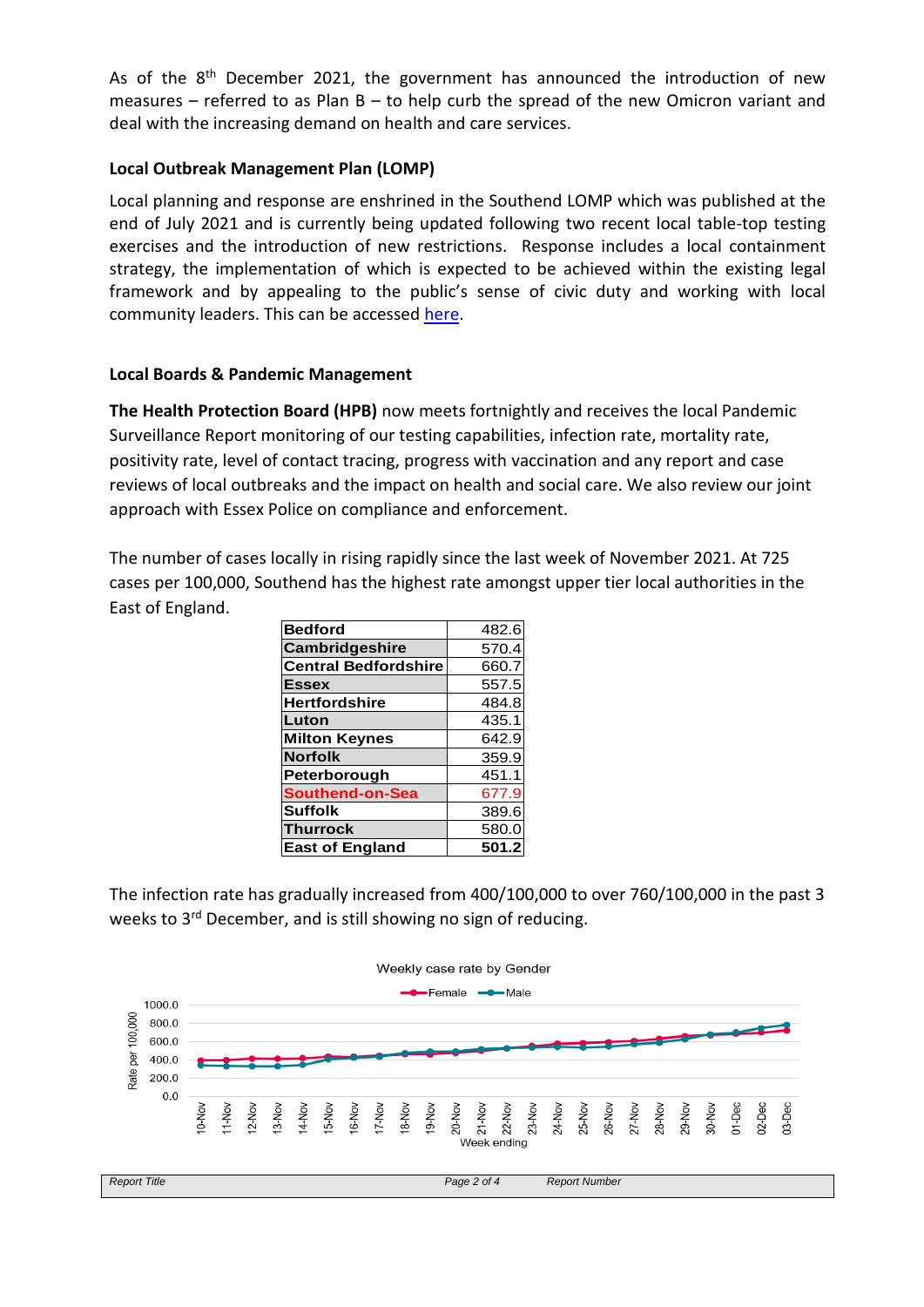We are seeing some differences in virus transmission in age groups, remaining high in the younger age groups, especially people aged 0-18yrs as well as the wider family-aged groups. We continue to explore new ways to engage and communicate the risk of virus transmission with them.



We have been working closely with the schools to support the safe management of activities over this festive period. We issued a 3-level risk assessment, agreed with fellow directors o public health in the East of England and with positive feedback from the headteachers, who were keen to adopt a sensible but consistent approach. Community home testing will remain a key component of keeping infection rate low and in continuing to suppress the virus.

Our Southend-specific contact tracing and support service was launched on the 1<sup>st</sup> October 2021. This has enabled us to respond more swiftly, with better local insight, as we approach the winter season. We are currently supporting contact tracing around a few suspected Omicron cases.

The vaccination programme is running effectively across Southend: the larger centre is now based at the Civic Centre. At least 79.7% of the 12yrs+ population have received their first dose in Southend, and at least 72.6% receiving their second dose (data at 5<sup>th</sup> December). Although none of the age groups are flagged as a concern for the coverage of vaccines, we continue to experience a low uptake amongst those below the age of 18yrs – 47% compared to an average of 53% across the East of England.

We are closely working with our NHS partners to identify and engage local sub-groups (e.g. BAME, Deprivation level, Care Home staff, Faith groups, etc) to help reduce vaccination hesitancy locally, across four wards with lower coverage. We have been running pop-up clinics for both Covid and flu vaccination.

Following on from the lessons learnt audit on care home Covid-related morbidity and mortality, all the agreed recommendations have been implemented to better manage the response to care home outbreaks and to ensure all infection prevention and control measures were being followed effectively.

| Title<br>Report | Page<br>3 of $\sigma$ | : Number<br>Janar<br><b>REDUIL</b> |
|-----------------|-----------------------|------------------------------------|